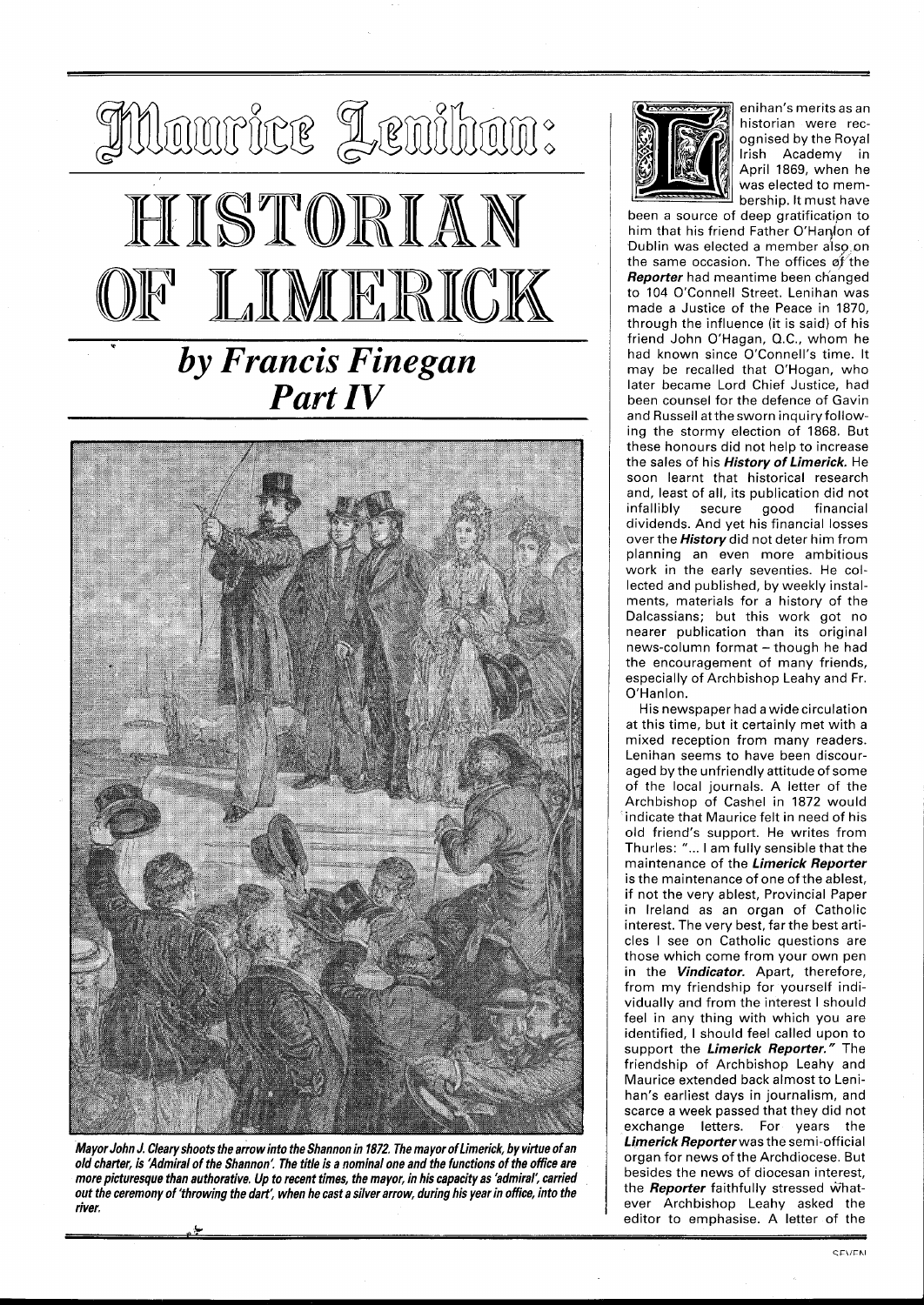Scrap-book indicates the archbishop's views on the national status of Irishmen abroad. Two lrish gentlemen were on a pilgrimage to Rome and were spoken of as Englishmen when attending an audience of the Pope. They protested that they were lrish and not English. The Italian newspapers of the day reported the incident. The archbishop was evidently pleased with the Irishmen's protest and writes to Maurice to have the fullest publicity given the incident.

Archbishop Leahy proved himself a friend of Lenihan, however, not merely by the encouragement of his private letters to Maurice but in coming out openly when the **Limerick Reporter** met with heavier weather than usual. Thus, in 1874, a series of attacks in the local press culminated in a libel action against the editor. The Mayor, J.J. O'Cleary, had been elected to a third term of office, and many newspapers throughout the province commented rather severely on what they called the juggling of local politics in the Limerick Corporation. Lenihan was opposed to the election of Cleary, and it was natural that he should say something on the matter in his paper. He did not publish a line of his own writing however, but merely inserted the disappoving comment of one of the provincial papers. A libel action was taken against him, and he was fined £50 with costs. The lowness of the fine can be explained by the fact that he was caught out only on a technicality. The real blame attached to the original publication and not to Lenihan's. The matter did not end at that. The verdict of the court was discussed in the press throughout the country, and for weeks in succession the **Reporter** published excerpts from the editorials - all of which supported him. It was on this occasion that Archbishop Leahy published his letter of sympathy for the editor and expressed his disapproval of the attacks made upon his paper. Lenihan, as the outcome proved, was not a penny out of pocket over the transaction. The legal bill was promptly paid by a subscription raised by his readers and fellow journalists.

It must not be forgotten that Lenihan devoted much time to his duties as a member of the Corporation. No committee for drawing up a public address or forwarding a protest to Dublin Castle on some current grievance was complete without him. He was a shrewd member in debate on matters of civic administration. In the Corporation his voice was raised again and again on behalf of the Fenian prisoners. This is the more remarkable when we remember that his political views underwent no change from the days of his association with O'Connell. He still believed that constitutional means were alone the best means to bring about the repeal of the Union. At the

Corporation meetings and in his newspaper he warmly supported the land policy of lsaac Butt. Not every member of the City Fathers, however, agreed with this policy, which they roundly denounced as "interfering with the rights of private property".

The death of Archbishop Leahy, in January 1875, was a severe blow for Lenihan. Their friendship was one of many years standing. The Archbishop encouraged Maurice in his historical studies and generously gave him access to manuscripts and other historical documents of the diocesan archives. Yet another link with Tipperary was broken about this time in the death of Charles Bianconi. Bianconi was many years Maurice's senior, but for all that their friendship extended back to the 'twenties. Bianconi, it may be remembered, began his business career in Carrick-on-Suir, the native town of Lenihan's mother, Margaret Burke. It was at the Burke home that his opinion of the **History of Limerick:**  "Those who desire to become acquainted with the minutiae of these events in connection with Limerick, I would referto the able and comprehensive work of Mr. Lenihan, the accomplished and erudite historian of Limerick, whose valuable book, contains not only the most complete details respecting the Catholic Met-



**Charles Stewart Parnell is admitted as a Freeman of Limerick, 14th July 1880.** 

Maurice first made Bianconi's acquaintance. Possibly it was through Bianconi that Lenihan made the acquaintance of Daniel O'Connell. There are extant many letters of Bianconi to Lenihan. For the most part they consist of invitations to Maurice to pay a visit to Longfield or to meet him when passing through Limerick on business. In a memoir of Biancoini, Maurice tells us that he was constantly called upon by 'his excellent friend' to act as the dispenser of Bianconi's charities to deserving causes. Bianconi's name was proverbial in its day for generosity.

In this same year, 1875, there was still another break with the past for Lenihan in the death of Sir John Gray. Their friendship went back to O'Connell's time. Gray was for many years editor and proprietor of the **Freeman's Journal.** It may be of interest to recall

ropolis of Ireland, but much which the general reader of Irish History ought to be acquainted with and will not find elsewhere."

Lenihan was unfortunate in his children. With the exception of two of his daughters all were dogged by ill health, and Maurice continued to be the family breadwinner almost to the end of his long life. In the early eighties, one of his daughters, an invalid, was killed while walking in her sleep, and two other members of his family died after lengthy illnesses some few years later. It was in the early eighties that he began to feel the pinch of poverty, though he struggled bravely to keep up appearances. Desperately in need of money, he was forced to part with his valuable library and his collection of historical manuscripts. Before he was driven to this extreme, he had previ- **.b**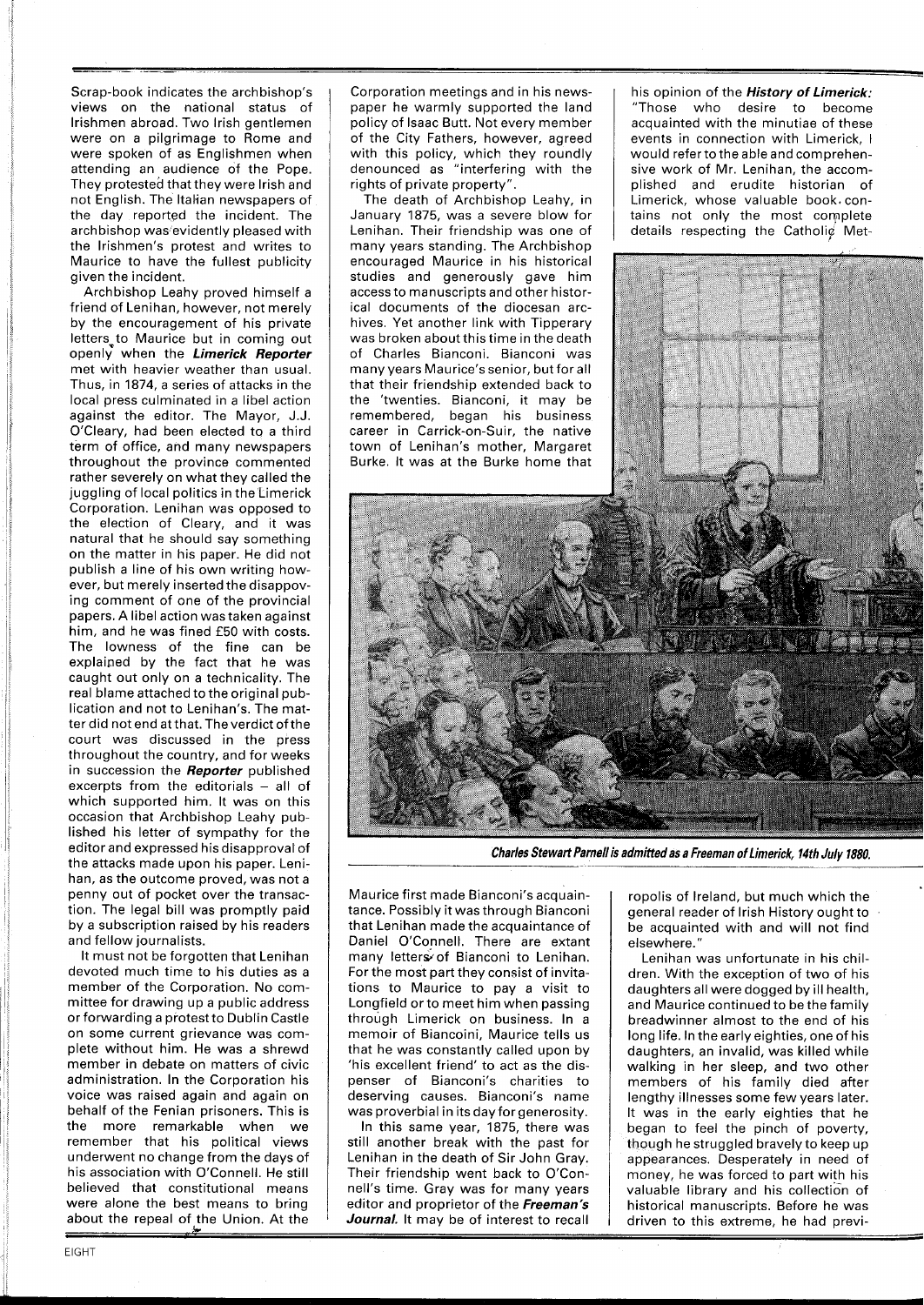ously consulted Fr. O'Hanlon about the disposal of his manuscripts in the event of his death. Fr. O'Hanlon had acted as his go-between with various research scholars - Sir John Gilbert and others but nothing came of Fr. O'Hanlon's inquiries. He now sold his valuable collection to the British Museum, probably because its curators offered him the best price. It is regrettable that the principal treasure of his collection, the Arthur Ms., thus passed out of the country. Still, it is hard to blame Lenihan for disposing of his manuscripts as he did, for sentiment must count for Iittle when hard necessity presses. It is the Corporation rather that is deserving of blame for not having purchased and purchased at a handsome price -Lenihan's books and manuscripts.

Lenihan was elected Mayor unanimously on December 1st. 1883. His term of office is worthy of remembrance for the successful outcome of Limerick Corporation's resistance to unjust taxation, in which Lenihan himself played no small part. To understand the full story we must recall briefly the series of



events from the late Spring of 1882. Shortly after the Phoenix Park murders, the Corporation of Limerick was notified from Dublin Castle that the city was declared to be in 'a state of disturbance' and that the cost of maintaining additional members of the police force must be met by an increase in the rates. The reasons submitted by the government for augmenting the police force were shown by the Corporation to be utterly groundless. "Resistance to the police" was shown to be merely the routine drunk and disorderly type of offence; "an attempt on the barracks" had no connection with any of the citizens; and "damage to property" was assessed at the current Assizes to amount to the modest sum of £15. The Corporation Estimates, therefore, ignored the cost of maintaining the extra police. But scarcely was Lenihan installed in office when a demand for the money was issued from Dublin Castle. By this time the additional police had been withdrawn from the city. A writ was served from the Four Courts, but it received no more notice than the bill sent in by the police authorities. The Viceroy then intimated that the Corporation would be served with a writ of **Mandamus.** 

The Mayor (Lenihan) and three members of the Council, on their own initiawhich they received the deputation who recently waited on them with reference to the extra police tax and for the able manner in which they subsequently debated that question before the House of Commons. That the best thanks of the Council be voted to the deputation, the Mayor (Mr. Lenihan), Mr. O'Mara and the town clerk for the spirit they manifested in going  $\phi$  cross to London to represent the case of Limerick against the Extra Police Tax, at



**The monument over Lenihan's grave, at Mount St. Laurence Cemetery.** 

tive and at their own expense, then left for London to place all the facts before the lrish members of Parliament. Parnell and his colleagues introduced the topic in the House of Commons and made an excellent case for the Corporation's resistance to the tax. At a meeting of the Municipal Council held on 22 July 1884 the following resolutions were passed: "That the thanks of this Corporation be given to Charles Stuart Parnell Esq. M.P. and the lrish Parliamentary Party for the manner in

their own expense and at great inconvenience, and for the successful manner in which they discharged their duties." The Viceroy, now alarmed by the Corporation's stand and imagining that cajoling might be more effective than threatening, invited a deputation of Council members to a round table conference. The Viceroy's invitation was refused on the grounds that acceptance would amount to admission of liability, and his attention was drawn to the fact that in the recent parliamentary